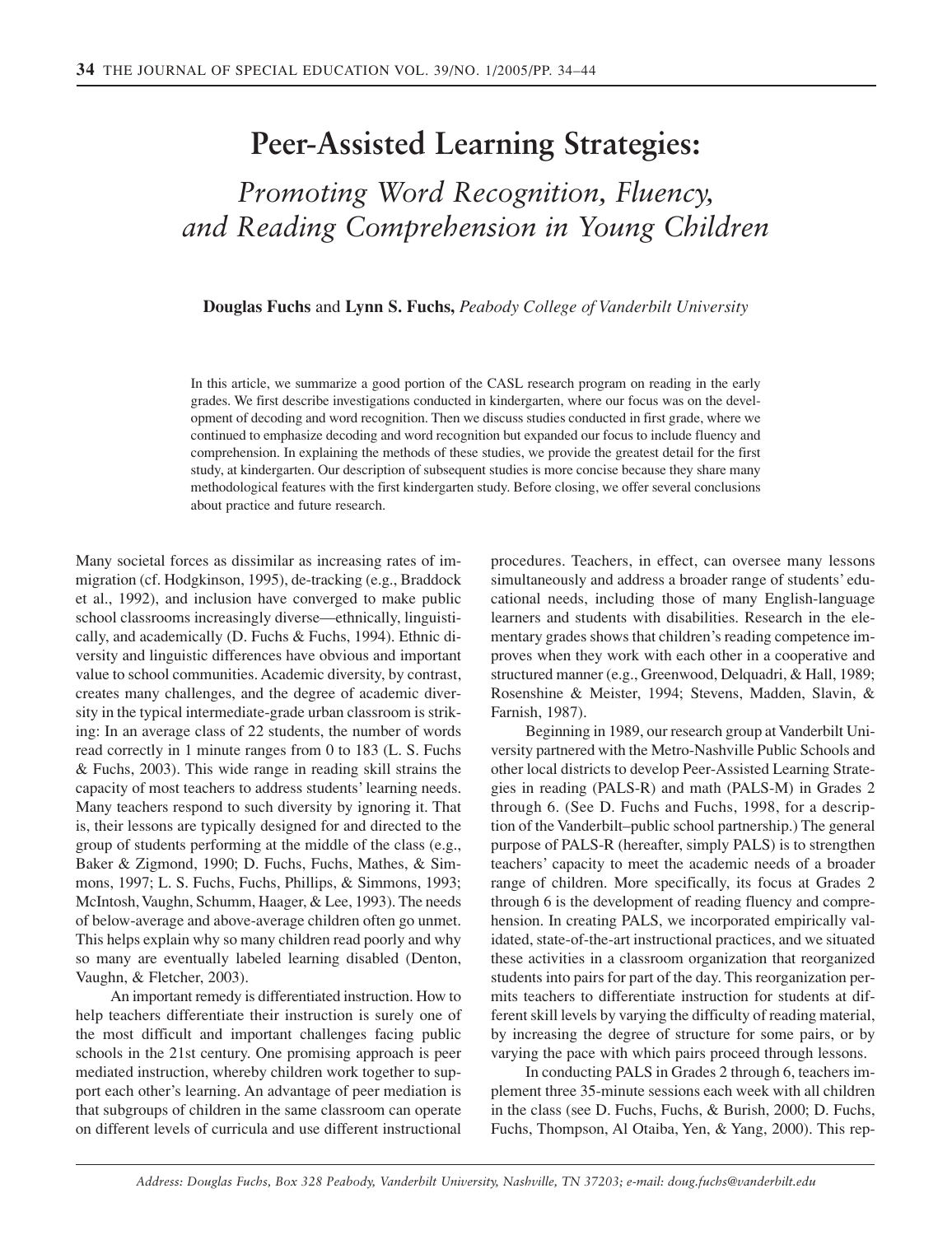resents 20% to 25% of teachers' reading/language arts time. Teachers train students to implement PALS in seven 45 minute to 60-minute lessons. Every student in the class is paired. Each pair includes a higher and lower performer. The teacher creates the pairings by ranking the class on reading competence, halving the rankings at the median, and combining the highest performer from the top half with the highest performer from the bottom half and so on. Tutoring roles are reciprocal, but the higher performing student reads first for each activity to model desired performance. Both students in a pair read from material appropriate for the lower reader. PALS activities accommodate narrative or expository material. Pairs are assigned to one of two teams for which they earn points. Points are awarded for completing activities correctly and for exhibiting good tutoring behavior. Each pair keeps track of points on a consecutively numbered scorecard, which represents joint effort and achievement. At the end of the week, each pair reports its total; the teacher sums each team's points; and the class applauds the winning team. Every 4 weeks, the teacher assigns new pairs and teams. Thus, the PALS motivational system combines competitive and cooperative structures.

Every session includes three PALS activities. First, with *partner reading,* each student reads connected text aloud for 5 minutes. The higher performer reads first; the lower performer rereads the same material. Then, for 2 minutes, the lower performer retells the sequence of what occurred. The second PALS activity is *paragraph shrinking.* Students read orally one paragraph at a time, stopping to identify its main idea. Tutors guide main idea identification by asking readers to identify who or what the paragraph is mainly about and the most important thing about the "who" or "what." Readers combine this information to form a main idea statement of 10 or fewer words. After 5 minutes, students switch roles. The last activity, *prediction relay,* extends paragraph shrinking to larger chunks of text and requires students to make and check predictions. For each half page, the reader predicts what will be learned next; reads the half page aloud as the tutor corrects errors; (dis)confirms the prediction; and states the main idea. After 5 minutes, students switch roles.

Over a decade, we empirically tested the value added by various components of PALS at Grades 2 through 6, and we evaluated their combined effects in large randomized field trials (for a description of the research program conducted at Grades 2–6, see L. S. Fuchs & Fuchs, 2000). In one such study, D. Fuchs et al. (1997) randomly assigned 40 teachers to PALS or no-PALS conditions. All 40 teachers allocated comparable time to reading instruction. For 15 weeks, 20 teachers implemented PALS classwide. In each (PALS and no-PALS) classroom, D. Fuchs et al. collected data on only three students, representing three types of students: reading-disabled students, nondisabled low achievers, and average achievers. Fidelity data were collected three times by direct observation and indicated accurate implementation. Students'reading performance was tested before and immediately following treatment, and these data were analyzed using treatment, trial, and student type as factors.

Compared with conventional (no-PALS) instruction, PALS students improved more in reading, and their superior growth was *not* mediated by student type. That is, readingdisabled students, nondisabled low achievers, and average achievers in PALS classes outperformed their respective counterparts in no-PALS classrooms. Effect sizes were 0.32 for reading fluency and 0.56 for comprehension, which compare favorably with more comprehensive and time-consuming versions of cooperative learning. As reported by Slavin (1994), the median effect size for 52 studies of cooperative learning lasting more than 4 weeks was 0.32, a figure identical to the one reported for reciprocal teaching by Rosenshine and Meister (1994). In a more recent investigation of PALS in Grades 2 through 6 (e.g., Saenz, Fuchs, & Fuchs, in press), effect sizes for high achievers and English-language learners were even larger than those obtained by D. Fuchs et al. (1997).

### **Center on Accelerating Student Learning (CASL)**

Supported by CASL funding, we shifted the focus of our PALS research from Grades 2 through 6 to kindergarten and first grade. At kindergarten, we developed procedures to promote decoding and word recognition skills, an unusual focus for such young children in this country. At first grade, we targeted the development of fluency and reading comprehension again, rather unusual objectives for intervention, because most first graders have not yet mastered relevant lower order skills. This effort to move challenging skills downward in the curriculum is a thread that runs through much of CASL's work. It is reflected in Joanna Williams's research on comprehension of expository text for low-performing and readingdisabled second and third graders (e.g., Wilder & Williams, 2001); in Steve Graham and Karen Harris's work on different genres of written expression for at-risk and writing-disabled second and third graders (e.g., Graham & Harris, 1997); and in Lynn Fuchs's exploration of mathematical problem solving for children with math disability and their typically developing classmates at third grade (e.g., L. S. Fuchs et al., 2003).

Our research on reading at kindergarten and first grade illustrates two additional common interests of CASL researchers. First, an important goal was to produce interventions for real-world application. Toward that end, our PALS research (a) was conducted in real classrooms, using methods that could be implemented by teachers with virtually all of their students, and (b) relied on scripted manuals, written in consultation with participating teachers, to facilitate dissemination of the intervention for broader teacher use. Second, CASL intervention research tends to rely on multiple instructional components, designed to address the many difficul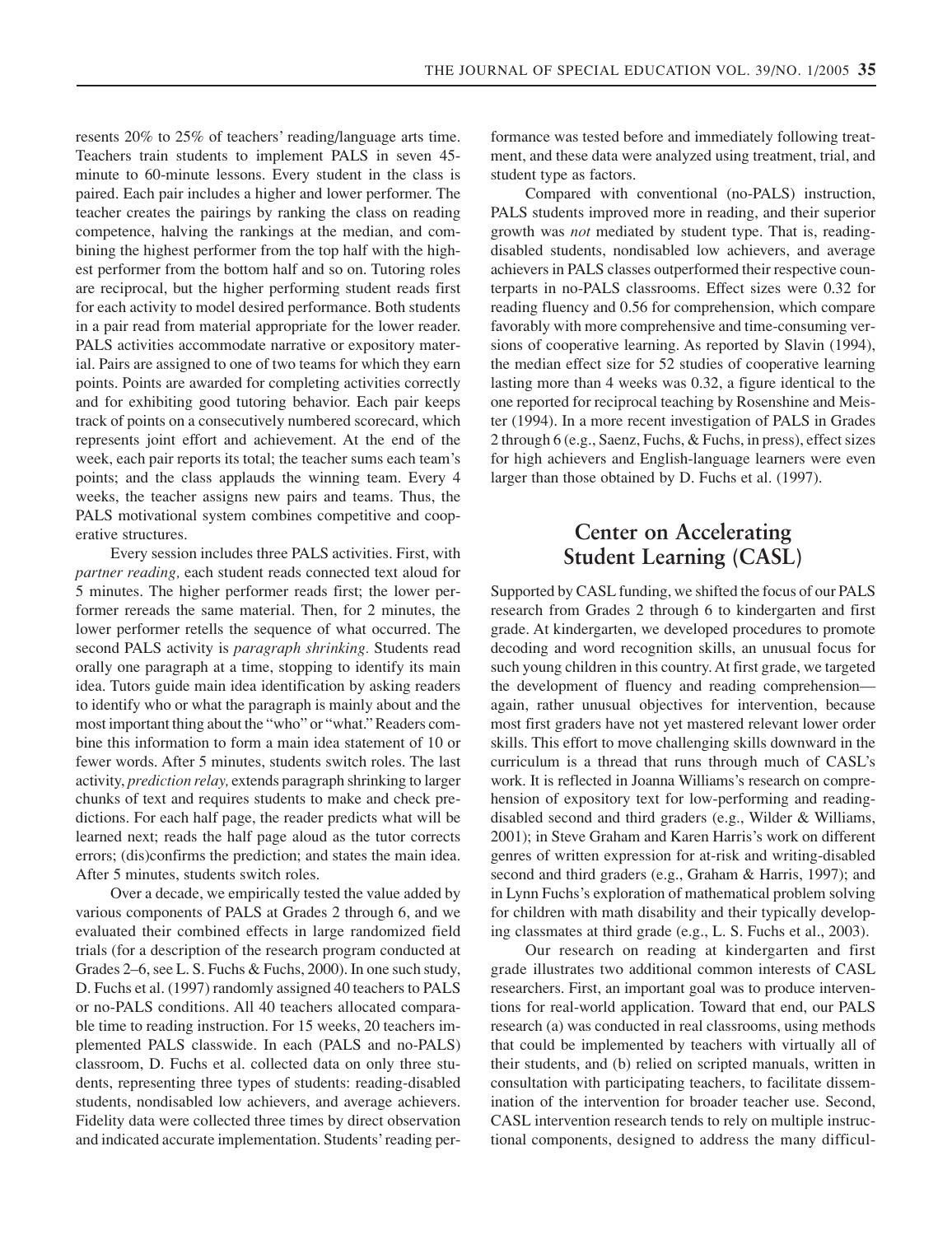ties children with disabilities often experience. In developing a PALS fluency intervention at first grade, for example, we borrowed self-regulated learning strategies developed by Graham and Harris (1997).

In this article, we summarize a good portion of the CASL research program on reading in the early grades. We first describe investigations conducted in kindergarten, where our focus was on the development of decoding and word recognition. Then, we discuss studies conducted in first grade, where we continued to emphasize decoding and word recognition but expanded our focus to include fluency and comprehension. In explaining the methods of these studies, we provide greatest detail for the first study at kindergarten. Our description of subsequent studies is more concise because they share many methodological features with the first kindergarten study. Before closing, we offer several conclusions about practice and future research.

### **Kindergarten PALS: Decoding and Word Recognition**

In creating a PALS curriculum in Grades 2 through 6, we assumed most students possess a basic capacity to decode and recognize words. Thus, we emphasized fluency building and reading comprehension. To extend PALS downward from Grades 2 through 6 to kindergarten, we began with the obvious: Many 5-year-olds have few reading skills. In reorienting our effort, we looked to the scientific literature on emergent literacy and beginning reading, where we found a strong emphasis on phonological awareness (e.g., Bradley, 1998; Kantrowitz & Underwood, 1999; Snow, Burns, & Griffin, 1998). This interest is based on an impressive amount of correlational (e.g., Juel, Griffith, & Gough, 1986; Lundberg, Olofsson, & Wall, 1980; Stanovich, Cunningham, & Cramer, 1984) and experimental evidence (e.g., Brennan & Ireson, 1997; Content, Kolinsky, Morais, & Bertelson, 1986; Cunningham, 1990; Fox & Routh, 1984; Hatcher, Hulme, & Ellis, 1994; Lundberg, Frost, & Petersen, 1988; Olofsson & Lundberg, 1983; Rosner, 1974; Schneider, Kuspert, Roth, & Vise, 1997; Torneus, 1984; Vellutino & Scanlon, 1987; Wallach & Wallach, 1976; Weiner, 1994; Williams, 1980) linking phonological awareness to reading. The experimental work indicates phonological awareness can be trained; training can produce positive, albeit small, effects on reading development; and its influence can be enhanced when integrated with letter–sound or beginning reading instruction. Such findings have led many (e.g., Adams, 1990; Juel, 1988; Snow et al., 1998) to recommend to practitioners that they include phonological awareness training into their reading-readiness instruction before first grade.

Many researchers who have implemented phonological awareness training studies have taught phonological awareness in isolation, reflecting an assumption that it is prerequisite to reading and, as such, it should be addressed prior to rather than concurrent with formal reading instruction (e.g.,

Brennan & Ireson, 1997; Lundberg et al., 1988). And yet, considerable evidence exists for combining the two (e.g., Ball & Blachman, 1991; Bryant & Bradley, 1985; Byrne & Fielding-Barnsley, 1993; Hatcher et al., 1994; Williams, 1980). A related and logical question, infrequently asked by researchers, is whether phonological awareness training is necessary at all; that is, must phonological awareness be trained directly or can it be addressed indirectly through beginning, code-based instruction. In other words, can beginning decoding instruction kill two birds (phonological awareness and decoding) with one stone? We determined to examine this theoretically intriguing and practically important question in a series of three year-long studies in kindergarten.

### **Kindergarten Study 1**

#### *Study Design*

In our first investigation (D. Fuchs et al., 2001; Fuchs, 2002), we examined the effects of decoding instruction combined with phonological awareness training versus the effects of phonological awareness training alone. There were three study groups. Group 1 participated in teacher-led phonological awareness (PA) training. Group 2 received a combination of teacherled PA and our peer-mediated intervention that emphasizes decoding and does not explicitly address phonological awareness (PALS-DE). Group 3 consisted of controls, whose teachers performed their typical preliteracy instruction, which tended to focus on whole-language activities and letter names.

To strengthen the internal validity of the study, we (a) randomly assigned kindergarten teachers (and their intact classes) within schools to the three study groups; (b) collected treatment fidelity data at multiple points on teachers and students; (c) observed teachers in all classrooms to describe their general literacy programs; (d) used well-regarded measures of phonological awareness, beginning reading, and spelling; (e) required the PA and PALS-DE treatments to run 20 weeks and 16 weeks, respectively; and (f) tested participants prior to treatment, immediately after treatment, and 5 months following treatment in October of the next school year. To strengthen generalizability of findings, we recruited a relatively large number of schools  $(N = 8)$ , kindergarten teachers  $(N = 33)$ , and children  $(N = 404)$ . Half the schools were Title I (high-poverty) schools, and half served mostly middle-class children. In each of the 33 classrooms, we collected data on low-achieving, averageachieving, and high-achieving students, 25 of whom had disabilities.

Further, we explored the specificity of treatment effects. We asked (a) whether children who participate in PA, but not in decoding instruction and practice, demonstrate improved performance on phonological awareness measures but not on reading or spelling measures; and (b) whether students in both PA and decoding instruction and practice (i.e., PA + PALS-DE) show growth on phonological awareness, reading, and spelling measures. Although such results may seem self-evident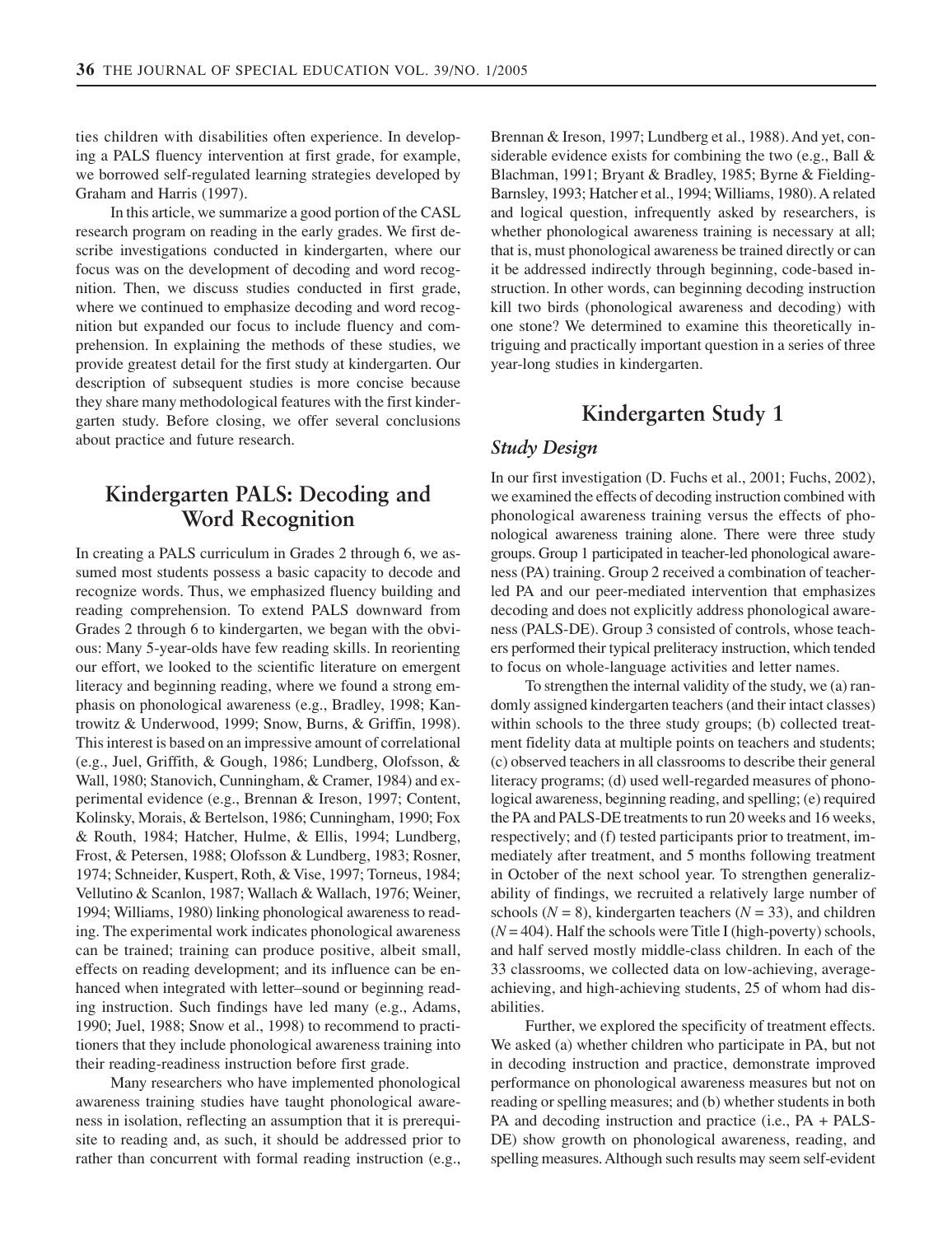on the basis of research showing "you get what you teach," investigators in prior research had not examined specificity of treatment effects with respect to PA and decoding instruction in kindergarten, especially when, as in our case, teachers conducted the interventions.

#### *Treatments*

Our teacher-led PA treatment was based on Rollanda O'Connor's *Ladders-to-Literacy* program (O'Connor, Notari-Syverson, & Vadasy, 1998b). With O'Connor's input, we chose 15 activities from more than 80 lessons in the Ladders workbook. These 15 activities were selected to help teachers promote phonological awareness among their students and to differentiate it from PALS-DE. Of the 15 Ladders activities, 10 were designed to stimulate word and syllable awareness, rhyming, first-sound isolation, onset–rime-level blending, and sound segmentation. Six of the 10 activities were chosen to promote the blending or segmenting of sounds in consonantvowel-consonant words; only one activity required manipulations of printed letters. Teachers conducted the 10 activities three or more times during two nonconsecutive weeks. The remaining five Ladders activities were journal writing, "Letter Sound of the Week," "Morning Message," nursery rhymes and poems, and shared storybook reading. Only journal writing and "Morning Message" presented students with printed letters. Each of these five activities was conducted at least once per week for the entire implementation period. All 15 of our PA activities were teacher led, were directed to the whole class, and required 5 to 15 minutes each day of implementation. The maximum time teachers devoted to PA each week was 45 minutes (15 minutes  $\times$  3 days), or 10% of their reading/ language arts program. Teachers conducted the PA treatment for 20 weeks. O'Connor, Notari-Syverson, and Vadasy (1996, 1998a) reported that Ladders improved the early literacy skills of special-needs students and nondisabled low-income children. However, O'Connor et al. used 25 activities, in contrast to our 15, and their activities deliberately placed greater emphasis on 3-phoneme segmentation and blending tasks.

The other experimental condition was a combination of PA + PALS-DE. PALS-DE requires children to work in dyads with same-age peers on up to 51 lessons. With the *Rapid Letter Naming Test* (RLN), a predictor of future reading performance (e.g., O'Connor, Jenkins, & Slocum, 1995; Torgesen, Wagner, & Rashotte, 1997), we paired the highest scoring student in each class with the lowest scoring student, the secondhighest scoring student with the next-to-last scoring student, and so on. If a teacher believed a pair to be socially incompatible, the pair was reassigned. Each student in each pair took a turn as reader (tutee) and coach (tutor). Pairs remained together for 4 to 6 weeks, at which point the teacher named new pairs. Teachers trained their students to work productively and cooperatively. Before each PALS-DE lesson, to increase the likelihood students would experience success, teachers spent about 5 minutes modeling new letter sounds and

sight words. Teachers conducted PALS-DE three times per week for 16 weeks. Sessions lasted about 20 minutes beyond the brief teacher-led instruction. This represented 10% to 15% of teachers' reading/language arts time. Thus, the combined PA + PALS-DE treatment accounted for a maximum of 20% to 25% of teachers' reading/language arts program. This was more than double the time of the PA treatment. Nevertheless, the total amount of reading/language arts time for students in the two treatment groups was virtually identical.

In kindergarten PALS-DE, "What Sound?" (WS) is the first of two activities. Its purpose is to help students learn the correct sounds of all of the alphabet letters except *x.* In this activity, the coach points to a printed letter and asks, "What sound?" The reader responds, after which the coach provides praise for an appropriate answer or a standard correction for an incorrect answer. The coach's correction is as follows: "Stop. You missed that sound. That sound is [letter sound]." The coach again asks, "What sound?" After a correct response, the coach says, "Good. Read that line [of letters] again." There are 51 WS lessons printed on separate,  $9\text{-in.} \times 11\text{-in.}$  sheets of paper. Each sheet contains four lines of upper- and lowercase letters, with six letters per line. Interspersed among the letters are prominent black stars. When the pair gets to a star, the coach tells the reader, "Good job!" A new letter sound is introduced in approximately every other lesson. The order in which letters are introduced in the WS lessons and the procedure and layout of the lessons were influenced by Carnine, Silbert, and Kameenui (1990).

The second PALS-DE activity is called "What Word?" (WW). It requires children to read aloud sight words, decodable words, and simple sentences. Reading orally permits a child's partner and teacher to monitor word identification skill and to present corrective feedback when errors are made. The sight words are *I, the, is, was, on,* and *has.* Teachers introduce the first of them in Lesson 29 and new ones at an approximate rate of one every three lessons. On the same lesson sheet containing the activity, the coach points to newly presented and previously learned sight words and asks, "What word?" The correction procedure is similar to the one used in the WS activity. Also on the same lesson sheet are decodable words (i.e., words that can be sounded out with letter sounds practiced in earlier lessons) representing as many as five word families: *at, an, ap, ad,* and *am.* Each letter of each decodable word is placed in a "sound box" (Elkonin, 1973). The coach says, "Read the word slowly." The reader slowly says the letter sounds as he or she touches the individual sound boxes. Then the coach asks, "What word?" Simple sentences (still on the same lesson sheet) are composed of the sight words and decodable words learned in previous WW lessons. When the reader misreads a sentence, the coach applies a correction procedure similar to those used in connection with the reading of sight words and decodable words in the WS activity. With PA + PALS-DE, teachers also conducted the PA lessons with the same frequency and degree of integrity as did the PA-only teachers.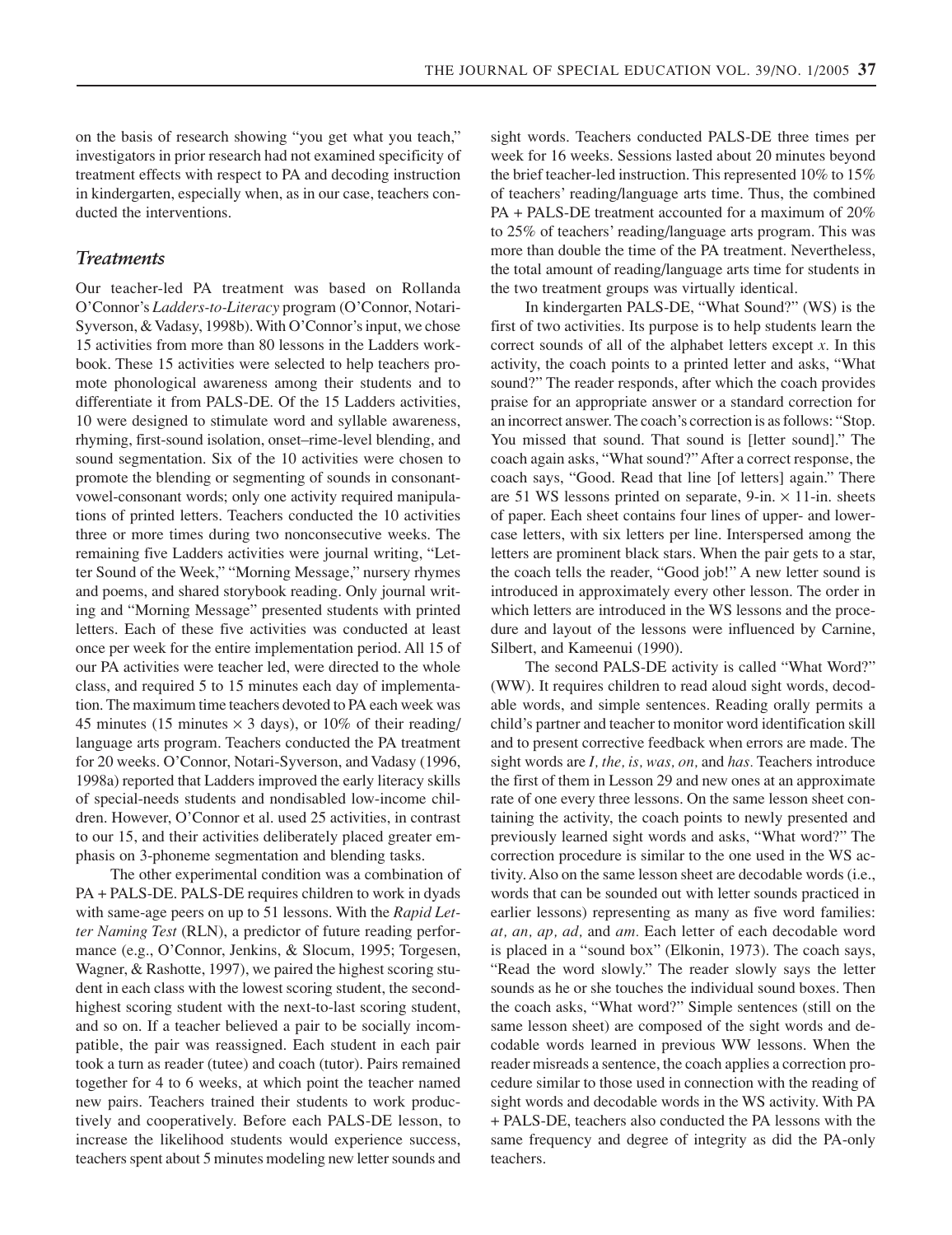### *Data Collection*

We pre- and posttested a purposive sample of 14 children from each classroom: four "high performers," four "average performers," and six "low performers" (including all 25 children with disabilities across the 33 classes) as determined by the children's RLN performance and confirmed by teacher judgment. The measures included two phonological measures (segmentation and blending) and four reading and spelling measures (rapid letter sounds, Word Attack and Word Identification subtests of the *Woodcock Reading Mastery Test–Revised,* and the Spelling subtest of the *Wechsler Individual Achievement Test*).

#### *Findings*

On posttreatment phonological awareness (segmentation and blending) tasks, the PA and PA + PALS-DE students performed comparably, and both groups reliably outperformed controls. Across the segmentation and blending tasks and across low, average, and high performers, effect sizes for the PA versus control comparison ranged from 0.46 to 1.30. For the PA + PALS-DE versus control contrast, effect sizes ranged from 0.45 to 2.10. On posttreatment reading and spelling measures, by contrast, PA + PALS-DE students outperformed PA and control students. Across tasks and low, average, and high performers, effect sizes for the PA + PALS-DE versus control comparison ranged from 0.08 to 1.42; for PA + PALS-DE versus PA, effect sizes ranged from 0.02 to 1.96. PA and control students' performance was similar on the reading and spelling measures.

This distinct pattern of findings—where PA and PA + PALS-DE students performed better than controls on phonological awareness tasks, and where PA + PALS-DE students performed best on reading and spelling measures—held not just for low, average, and high performers but also in highpoverty and middle-class schools. The specificity of these treatment effects argues persuasively that (a) kindergarten teachers can indeed teach their students phonological awareness and (b) combining PA with decoding instruction and practice strengthens beginning reading performance more than does PA alone. Further, the PA + PALS-DE children's stronger performance signifies more than a statistically significant difference. As indicated by related effect sizes, it represents an educationally important advantage. Such findings are in line with Hatcher et al.'s (1994) conclusion that "working on phonological skills in isolation is not an optimal method for improving literacy skills" (p. 54).

Another noteworthy feature of this study is the peermediated nature of PALS-DE. Peer mediation strengthened the practicality of our early reading program because, when students learned the routine, they were largely responsible for implementation. Of course, teachers introduced new letter sounds and sight words before PALS-DE sessions; and they monitored the tutoring, encouraging cooperation and provid-

ing support when both tutor and tutee required help (as when, for example, they confronted an unfamiliar word). However, teachers accomplished most of this "off stage." Many teachers said PALS-DE provided them with rare opportunities to observe and reflect on students' behavior and reading performance.

Moreover, PALS-DE's structured, reciprocal, one-toone interaction between partners permitted frequent opportunity to respond, facilitated immediate corrective feedback, increased academic engaged time, and offered social support and encouragement—features that comply with generally accepted principles of effective instruction. So the peer-mediated nature of PALS provided teachers with an organizational strategy for delivering decoding instruction and facilitating practice that was intensive and individualized to a degree that would have been virtually impossible to replicate with teacherled instruction (see Juel, 1996). We highlight peer mediation because we believe it has strong potential as a general approach for accelerating student achievement and because researchers and practitioners use it infrequently, especially with young children.

### **Kindergarten Study 2**

In our second kindergarten study (D. Fuchs et al., 2005b), we extended our understanding of kindergarten PALS-DE by examining its effects when used alone. Specifically, we contrasted PALS-DE alone to a combination of PA+ PALS-DE and to controls using a randomized controlled field trial with 33 teachers and 400 kindergartners. On both phonological awareness measures and reading/spelling measures, PALS-DE and PA + PALS-DE groups performed comparably and both were better than controls. Effect sizes for PALS-DE students were similar to those for PA + PALS-DE children, suggesting that the teacher-led PA component was unnecessary to effect better phonological awareness and reading growth. In short, kindergarten PALS-DE alone produced effects that were (a) comparable to PA + PALS-DE, (b) statistically significantly superior to controls, and (c) educationally important.

In combination, then, Study 1 and Study 2 provided evidence that PALS-DE produced important early reading outcomes among kindergarten children. However, this interpretation was necessarily complicated and perhaps compromised by the fact that, whereas the PA treatment was teacher-led, the PALS-DE treatment was peer-mediated. This methodological inconsistency gives rise to the possibility that peer mediation, with its intensity of practice, task engagement, and immediate feedback, was the "active ingredient" producing differentially strong reading outcomes, not the decoding treatment per se. Therefore, in our Study 3 (D. Fuchs et al., 2005b), we addressed this concern by contrasting a new *peer-mediated* phonological awareness training program (PALS-PA) with (a peer-mediated) PALS-DE.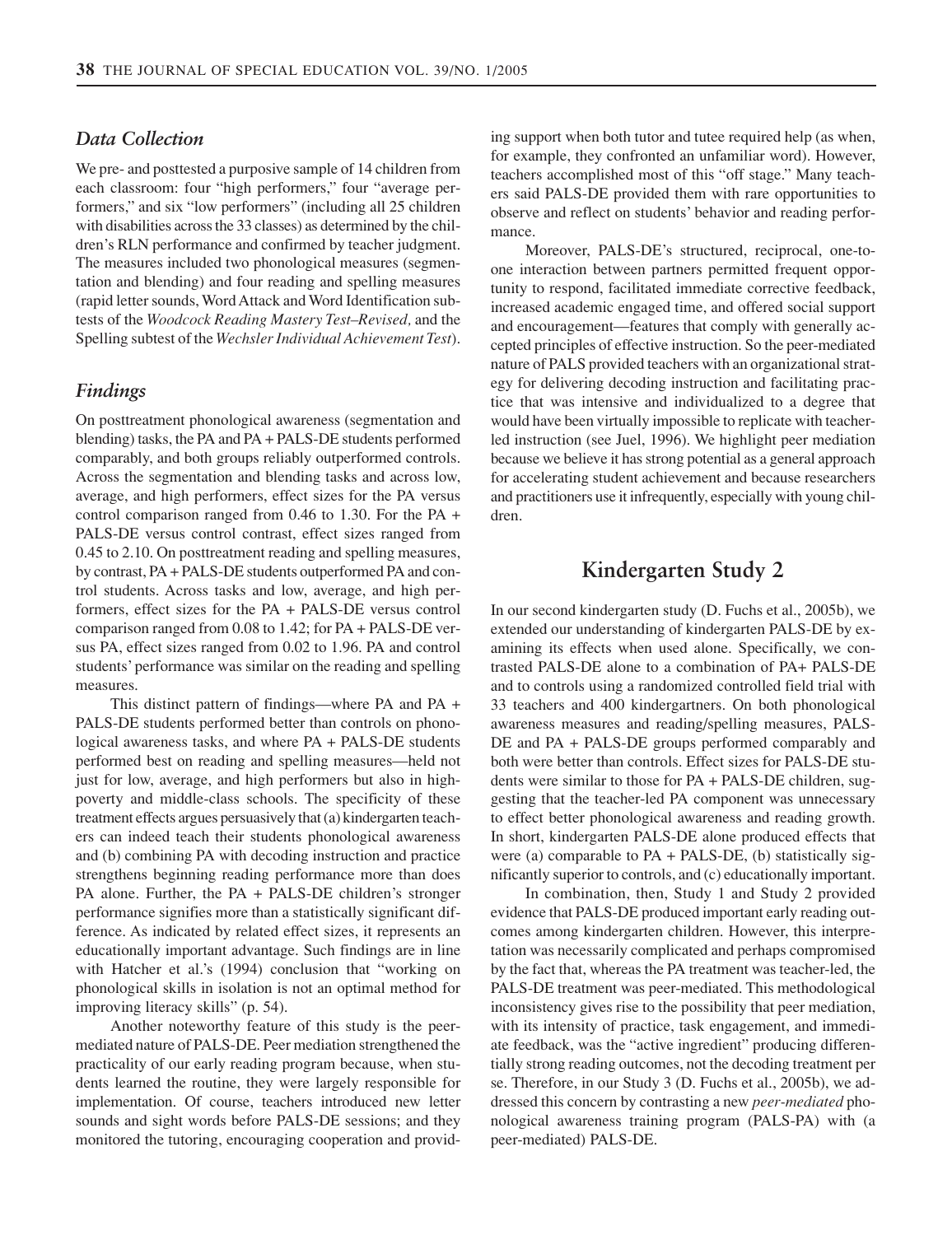### **Kindergarten Study 3**

Our new PALS-PA included five activities, each of which was formatted on a one-page lesson sheet. Each of the five activities was designed to develop one phonological skill: recognizing the first sound in words, rhyming, syllable segmentation, recognizing the last sound in words, or blending. The activities were presented as lessons, requiring 5 to 10 minutes per day; they were implemented 1 week at a time; and they were repeated two or three times across the duration of the study.

A total of 32 teachers in 10 schools participated in Study 3. Within each school, we randomly assigned teachers to one of four conditions: PALS-DE + PALS-PA (peer-mediated decoding and peer-mediated phonological awareness), PALS-PA alone, PALS-DE alone, and controls. Regardless of condition, each session began with 5 minutes of teacher-led instruction that introduced children to new content in the day's lesson. As with D. Fuchs et al. (2001), we assessed 4 high performers, 4 average performers, and 6 low performers per class during pre- and posttesting, for a total sample size of 442. Treatments were conducted for 20 weeks; strong fidelity was documented at multiple points; and the outcome measures were the same as in D. Fuchs et al.

What did we find? When it comes to kindergarten reading instruction, results indicated you "get what you teach." Regarding phonological awareness measures, students participating in PALS-PA outperformed those who did not (effect sizes ranged from 0.20 to 0.55). On reading and spelling measures, students in PALS-DE performed statistically significantly stronger than those who did not get PALS-DE (effect sizes ranged between 0.98 and 1.25). We concluded that intensive, explicit, and systematic decoding instruction and practice was the "active ingredient" in effecting early reading outcomes. For many children, explicit phonological awareness training without decoding instruction is insufficient. This pattern held across high-poverty and middle-class schools and across a wide range of learners, including those who began kindergarten as (a) low performers with and without disabilities, (b) average performers, and (c) high performers.

In addition to findings indicating that PALS-DE may be *necessary,* PALS-DE also appears *sufficient.* That is, explicit phonological awareness training may not be necessary—indeed, may be redundant—when young children participate in intensive, explicit, and systematic decoding instruction. Such a finding, if replicated by others, points the way to development of more effective and efficient early reading programs.

We also drew two additional lessons from our CASL research program at kindergarten, the first of which concerns PALS feasibility. PALS can help transform "laboratory knowledge" (i.e., knowledge obtained in contrived, highly controlled settings about phonological awareness and decoding principles) into practical programs that real teachers in real classrooms can use to teach young children to read. In large-

scale, field-based experiments, teachers have been observed to use PALS accurately, and on questionnaires requesting anonymous responses, they describe themselves as very satisfied with the intervention. Several features of PALS seem to promote fidelity of implementation and user satisfaction. The materials are concrete, specific, and user-friendly, important criteria if new practices are to be implemented (McLaughlin, as cited in Gersten, Vaughn, Deshler, & Schiller, 1995). In addition, teachers find the PALS manual to be complete in guiding implementation, and there is no need for them to develop materials or devote more time to reading instruction. Also, the PALS program supplements, rather than supplants, teachers' ongoing reading programs. Therefore, its adoption does not require radical changes in methods or materials.

A second lesson from our work at kindergarten is this: One should not underestimate the capacity of young children, including those as young as 5 and 6 years, to work productively, constructively, and supportively with each other to enhance their own learning.

## **First-Grade PALS: Reading Fluency and Comprehension**

### *First-Grade PALS Activities*

First-grade PALS is structured similarly to kindergarten PALS-DE. In each classroom, students are divided into pairs based on RLN performance. One higher and one lower achieving student constitute each pair. The higher performing student is always the Coach (tutor) first; when the pair completes an activity, students switch roles and repeat the activity. Partners change every 4 weeks. Before each peer-mediated session, the teacher conducts 5 minutes of instruction, introducing new sounds and sight words and leading a brief segmenting and blending activity. Then, students begin their PALS work, which comprises *sounds and words activities* and partner reading.

**Sounds and Words.** The first sounds and words activity, which lasts 3 minutes, is a letter–sound correspondence task. The coach points to a letter and prompts the reader to say its sound. If the reader makes a mistake or does not know the sound of a letter, the coach uses a correction procedure. When the reader has said all of the sounds, the coach marks a happy face on the lesson sheet and also marks 5 points on a point sheet. Then, partners switch roles and repeat the activity.

The second sounds and words activity involves "sounding out"; that is, blending the 8 to 10 words reviewed during teacher-directed instruction. The coach prompts the reader to sound out a word; then the coach says, "Say it fast," and the reader responds by reading the word. If the reader makes a mistake, the coach uses a correction procedure. When all 8 to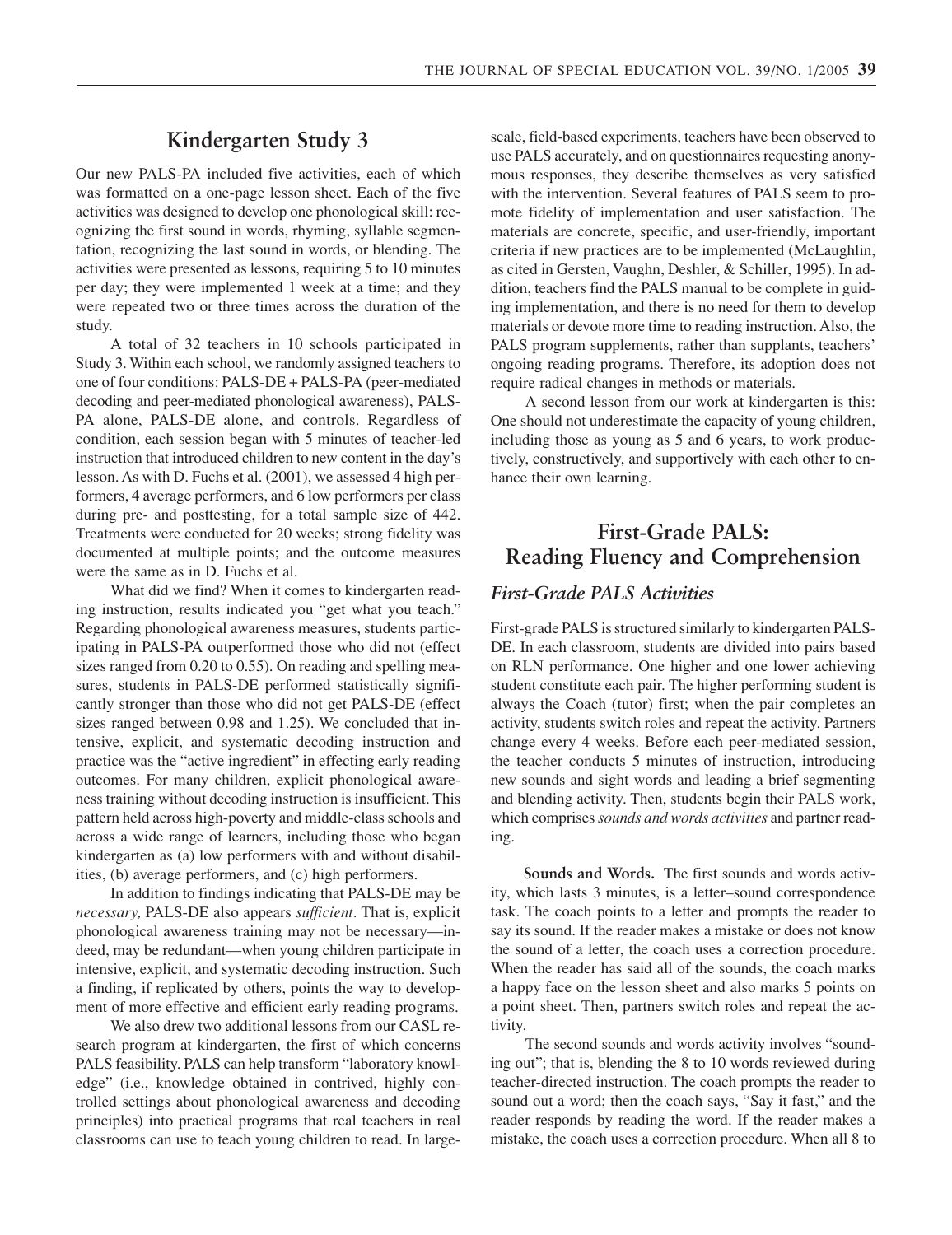10 words have been blended, the coach marks a happy face on the lesson sheet and awards 5 points on the point sheet. Then partners switch roles and repeat the activity. Sounding out lasts 5 minutes.

The third sounds and words activity involves the reading of sight words. The coach points to each word and prompts the reader to read it by saying, "What word?" If the reader says the wrong word, the coach uses a correction procedure. The coach marks a happy face and marks 5 points at the end of the activity. Partners switch roles and repeat the task. Students read sight words in this fashion for 4 minutes.

In the fourth sounds and words activity, students practice reading both decodable words and sight words in short stories. Before they read the story, the teacher introduces new "rocket" words and reviews old rocket words. Rocket words (e.g., *playground, birthday party,* and *office*) were added to the stories to increase interest value. Next, the teacher reads the story to the students, who follow along on their lesson sheets. The teacher emphasizes the importance of reading quickly and correctly. Coaches then prompt their readers to read the story. Coaches use a correction procedure for errors. When the story has been completed, the coach marks a happy face and marks 5 points; partners switch roles and repeat the activity. The story activity lasts 5 minutes. Coaches and readers mark a star on a chart if they have read the story the number of times the teacher designates (never to exceed three times per session). When students have marked all the stars on the chart, they receive a bookmark and a new chart.

Partner Reading. After 4 weeks, during which pairs work independently of their teacher on sounds and words activities, 10 minutes of partner reading is added. In partner reading, students apply their decoding skills and sight-word knowledge to connected text appropriate to their reading level. Teachers train students in two 20-minute sessions. The coach first reads the title of the book, pointing to each word. The reader follows suit. The coach next reads a page of the book, pointing to each word. On the same page, the reader does likewise. Partners proceed through the book in this manner, mark 5 points when they complete the book, switch roles (coach becomes reader and vice versa), and repeat the process. Each book is read four times before partners trade it in for a new one.

During first-grade PALS, students mark and earn points for their team. The class is divided into two teams. Each pair on a team has a point sheet with boxes numbered from 1 to 200 on it. For every PALS activity they complete, the pair marks a happy face on their lesson sheet and marks 5 points on their point sheet. While monitoring students, the teacher awards additional points when students follow PALS rules, read accurately, and use appropriate correction procedures. At the end of every week, each pair reports the number of points earned. The first-place team is cheered, then the second-place team is applauded for good effort. Teams change every 4 weeks.

In previous work (Mathes, Howard, Allen, & Fuchs, 1998), first-grade PALS had been shown to produce superior decoding and word recognition among low performers (with and without disabilities), average performers, and high performers, in both high-poverty and middle-class schools. In the CASL research program, we were interested in incorporating higher order skills into the first-grade PALS program. That is, we wished to determine whether PALS could be modified to enhance first-grade children's fluency and comprehension.

#### *Fluency Studies*

Repeated reading is an effective practice for promoting reading fluency (Yang & Fuchs, 2004). However, the research literature suggests it requires one-to-one adult supervision, making it difficult to implement in classrooms. Perhaps for this reason, it has received relatively little attention as a classwide developmental reading practice. Rather, practitioners tend to use it, if they use it at all, to promote fluency among struggling readers, including those with reading disabilities. We were interested in whether PALS might be used to facilitate the classwide use of repeated reading, as a developmental, rather than as a remedial, practice for promoting reading fluency among a broad range of learners.

**"Speed-Reading Game."** Toward that end, we designed a *speed-reading game,* which involves timed, repeated readings. During the first 12 weeks of PALS, speed reading was conducted during the sight word activity of sounds and words; for the remaining 10 weeks, it was conducted during the shortstory reading in sounds and words.

The speed-reading game requires the teacher (a) to remind students about the importance of reading quickly and correctly, (b) to watch the clock as students read, and (c) to direct students to return to the same starting point after each repeated reading. For the sight words, each repeated reading is 30 seconds; for the short stories, 60 seconds. First, coaches start at the beginning of the relevant sounds and words section. Readers listen and apply a correction procedure as needed. At the end of each timed segment, the coach marks his or her initials next to the last word read. The goal is for the coach to increase this number of words read during the second or third timed segment. After the coach's turn, the reader reads three timed segments while the coach listens and corrects performance. If students read more words in the second or third trial, they mark a star on a chart. When all the stars on the chart are marked, students receive a bookmark and a new chart.

**Method.** We conducted two studies at first grade (D. Fuchs et al., 2005a) to assess the value of this classwide repeated reading strategy. The design of the two studies was analogous, and similar to the study methods described in D. Fuchs et al. (2001). In each investigation, we recruited 30 first-grade teachers from four Title I and four non–Title I schools. Within schools, we randomly assigned classrooms to three condi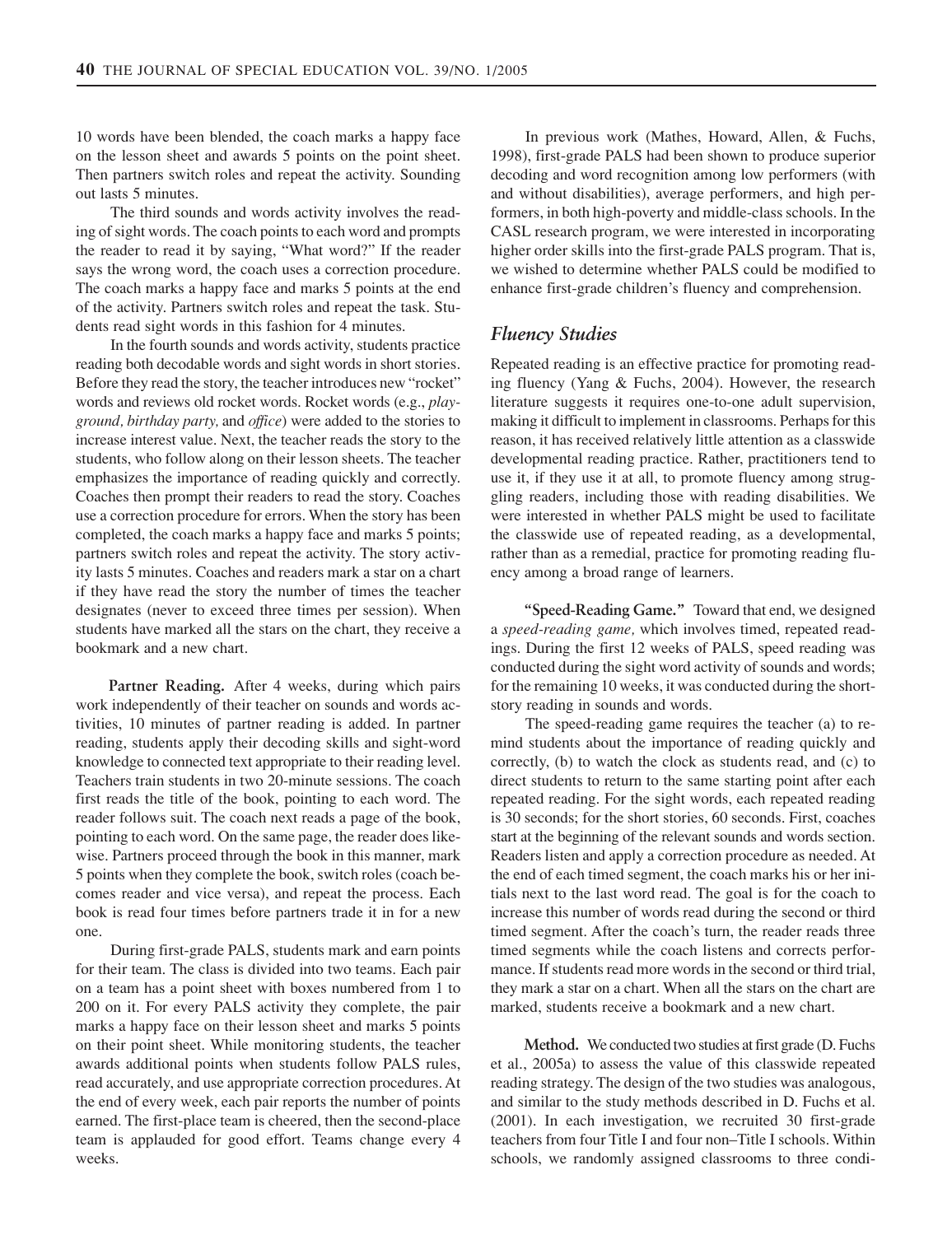tions: control (no-PALS), PALS alone, and PALS with repeated reading. In each classroom, for pre- and posttesting, we identified 16 students (8 low performers, 4 average performers, and 4 high performers on RLN with teacher confirmation).

A total of 385 children completed posttesting, of whom 37 had a disability. Teachers conducted PALS (with and without repeated reading) for 20 weeks. Fidelity of students' and teachers'implementation, documented at multiple points, was strong. Outcome measures included letter sound fluency, segmentation, blending, Word Attack and Word Identification subtests of the *Woodcock Reading Mastery Tests, Wechsler Individual Achievement Test–Spelling,* and the *Comprehensive Reading Assessment Battery* (i.e., words read aloud and correctly in 3 minutes on near- and far-transfer passages, and questions answered correctly).

**Results.** On most measures of phonological awareness, decoding, and word recognition, students in both PALS conditions (with and without repeated reading) performed statistically significantly better than control students. On fluency and comprehension measures, only students in PALS with repeated reading outperformed controls. These differential effects were observed among children in high-poverty and middle-class schools. They also held for students with disabilities as well as their low-, average-, and high-achieving classmates. The effect sizes on the fluency and comprehension measures approximated one third of a standard deviation. Although modest, they are statistically reliable. Furthermore, comparable effects were demonstrated across separate studies conducted in consecutive years. On the basis of these studies, we concluded that PALS is a feasible means of incorporating repeated reading into a classwide routine. We also concluded that PALS with repeated reading can be used productively with first-grade children to enhance fluency and comprehension outcomes—outcomes rarely addressed with such young children.

#### *Comprehension*

Lest readers think that all CASL research has been uniformly successful, we complete this description of CASL's reading research program at kindergarten and first grade by reporting on a different, ambitious, and *failed* attempt to increase first graders' comprehension skills (D. Fuchs & Fuchs, 2005). In keeping with CASL's overall theme of addressing higher order content with younger students, we assessed the value of teaching cognitive strategies to first graders to strengthen their comprehension of narrative texts. Research has documented the contribution of comprehension instruction for students in the intermediate grades (e.g., Rosenshine & Meister, 1994; Slavin, 1994) and at second and third grade (e.g., D. Fuchs et al., 1997; Saenz et al., in press). Parallel study has rarely been undertaken at first grade, and specific methods to promote the development of reading comprehension had not, to our knowledge, been developed.

**Listening Comprehension.** Undaunted, we designed peer-mediated comprehension instruction suitable for inclusion in first-grade PALS. Our treatment began with teacherdirected listening comprehension activities that involved children watching engaging videos. These activities quickly gave way to others requiring children to listen and respond to stories read aloud by their teachers. We began with listening comprehension because it provided the children with relatively rich narratives that involved characters, settings, plots, and other story features. These, in turn, facilitated more challenging and interesting comprehension activities than would have been possible if the children were required to read. Over time, teachers gradually modified the way in which discussions of the books they read to their students were conducted. First, they asked questions of individual students; then they directed questions to pairs of students; and finally, pairs of students asked questions of each other. After several months of listening comprehension activities, teachers made a transition to reading comprehension.

**Reading Comprehension Activities.** Teachers used the same three comprehension activities across listening and reading comprehension phases. In the first activity, which involved activating prior knowledge and making predictions, the teacher (and eventually the PALS coach) pointed to a book cover and illustrations and asked questions about the pictures. The purpose of these questions was to activate children's thinking about the book's focus and to encourage them to listen with purpose.

The purpose of the second activity, Think Time, was to encourage children to think about the importance of what they were regarding (video), listening to (teacher reading), and eventually reading. Further, Think Time was meant to promote the notion that thinking should be "on-line" all the time, which allows children to be dynamically connected to new information. Children were taught that comprehension is not something we do only after we see a video or read a book. To help children understand the idea of thinking on-line, or thinking interactively with story text, we used the metaphor of "making a movie." As children listened or read, their job was to make a movie in their heads corresponding to what they were learning in the story. At least twice during story listening or reading, the teacher stopped the children and said, "think time." The teacher then asked four questions: (a) Who's the movie/story about now? (b) Where are they? (c) What's happening? (d) What might happen next?

In the third activity, Story Shrinking, the reader's task was to express the gist of, or summarize, the story. The summary had to include at least two story features, such as character and setting, character and plot, or setting and outcome. The coach's job was to monitor the reader's summary for conciseness and completeness. If the reader's summary included only one story feature, the coach prompted the reader for a more inclusive description. The coach was given a card that served as both prompt (with symbols representing story fea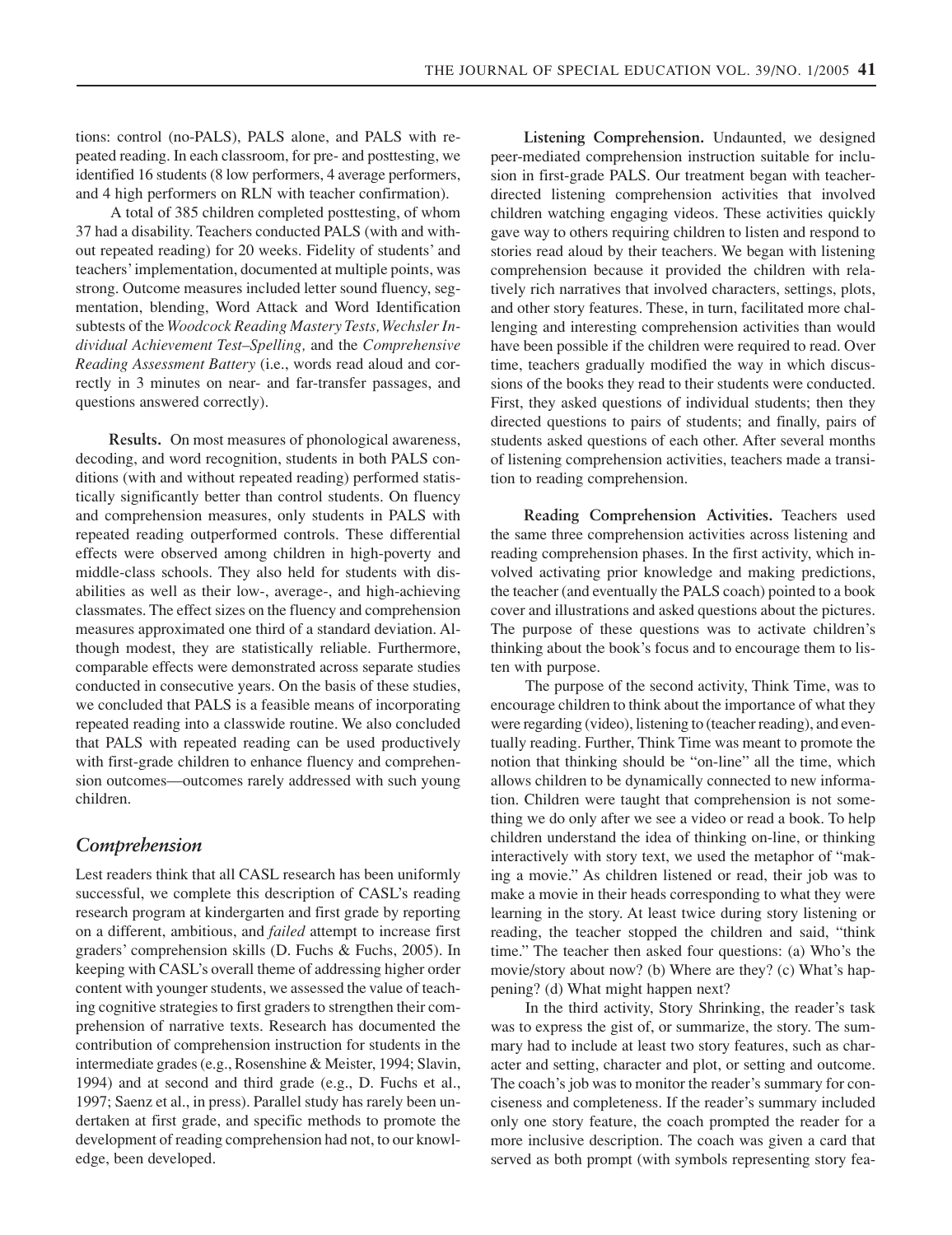tures) and checklist to help monitor the reader's performance.

**Results.** To study the effects of this first-grade PALS comprehension treatment, we (D. Fuchs & Fuchs, 2005) conducted a field-based experiment in which we randomly assigned 30 teachers, within schools, to three conditions: control, PALS alone, or PALS with comprehension instruction. The design and measures paralleled those of the first-grade PALS fluency studies already described. Results from this study were partly consistent with results from prior studies: PALS alone produced superior improvement on word-level reading skills, including word attack, word identification, and spelling. However, unexpectedly, PALS plus comprehension was associated with less strong word-level skill than PALS alone. Moreover, to our surprise and disappointment, there was no value added for the comprehension instruction on the comprehension outcome.

We speculated that the comprehension (Think Time) strategy inadvertently interrupted students' word- and text-reading practice, which may be more critical to first graders' reading development than comprehension strategies. Of course, study findings prove nothing but the null hypothesis. The possibility remains that comprehension strategy instruction at first grade, using better designed interventions or more sensitive measures of comprehension, may yet prove beneficial.

### **Conclusions: Recommendations for Practice and Future Research**

For more than a decade, we have conducted randomized controlled studies, involving hundreds of teachers implementing treatments with naturally constituted classrooms, in scores of high-poverty and middle-class schools. During the past 5 years, working in kindergarten and first grade, we have demonstrated what we had previously shown in higher grades: the value of peer-mediated instruction to enhance students' reading outcomes in meaningful ways. Based on this program of research, and particularly our work as part of CASL, we draw five conclusions.

First and most fundamentally, we conclude that some instructional content reserved for older and more sophisticated learners can and should be directed to younger children. This content includes decoding and word recognition in kindergarten and fluency building in first grade. Second, PALS is a means of transforming knowledge about reading instruction, developed in highly controlled and artificial contexts, into routines and programs that real teachers in real schools can implement. Third, our treatment effects are generally positive and robust. In the series of studies described in this article, only an occasional measure revealed interactions between our treatments and student type (disabled, low, average, high) and school type (high poverty, middle class). Typically, where treatment effects emerged, they held for all student and school types.

Fourth, despite our treatments'general effectiveness and robustness, they did not help all individual children. There were always 10% to 20% who did not respond to even our most successful treatments. Although space limitations preclude discussion of the prevalence and characteristics of our nonresponsive students, the CASL research program systematically investigated these issues (see, e.g., Al Otaiba & Fuchs, in press; McMaster, Fuchs, Fuchs, & Compton, in press). Given the ubiquity of nonresponders in our work (and in the work of others; see Al Otaiba & Fuchs, 2002; Young & Fuchs, 2004), practitioners and researchers must recognize that no "validated practice," or "best practice," is universally effective. Good pedagogy—professional pedagogy—demands ongoing monitoring of student progress, irrespective of the instructional program, so that nonresponders can be identified promptly for more tailored attention.

Our last conclusion is this. Despite the demonstrable value of addressing higher order reading skills in the beginning grades, too much of a good thing—or, perhaps, the indiscriminant application of a generally productive principal can have unintended consequences. As suggested by D. Fuchs and Fuchs (2005), the teaching of some higher order reading skills, including those that may appear developmentally appropriate, may be unproductive: First graders who received instruction in word-reading skill outperformed those participating in both word-reading and comprehension activities because, we believe, the activities designed to strengthen comprehension in advertently interrupted reading practice. Developing effective and robust instructional routines and programs require researchers to conduct rigorous, empirical, and sometimes iterative study. For the past 5 years, CASL researchers have tried hard to do this. Much work remains.

#### **AUTHORS' NOTES**

- 1. This article describes research supported by Grant #324V980001 from the Office of Special Education Programs in the U.S. Department of Education, and by Core Grant NHD15052 from the National Institute of Child Health and Human Development to Vanderbilt University. Our views do not necessarily reflect positions or policies of these agencies, and no official endorsement by them should be inferred.
- 2. We thank Anneke Thompson, Ebba Svenson, Stephanie Al Otaiba, Loulee Yen, Kristen McMaster, and Nancy Yang, who, as project coordinators and research assistants, helped implement the research we describe and contributed to its conceptualization.

#### **REFERENCES**

- Adams, M. J. (1990). *Beginning to read: Thinking and learning about print.* Cambridge, MA: MIT Press.
- Al Otaiba, S., & Fuchs, D. (2002). Characteristics of children who are unresponsive to early literacy intervention: A review of the literature. *Remedial and Special Education, 23*(5), 300–316.
- Al Otaiba, S., & Fuchs, D. (in press). Who are the young children for whom best practices in reading are ineffective? An experimental and longitudinal study. *Journal of Learning Disabilities.*
- Baker, J. L., & Zigmond, N. (1990). Are regular education classes equipped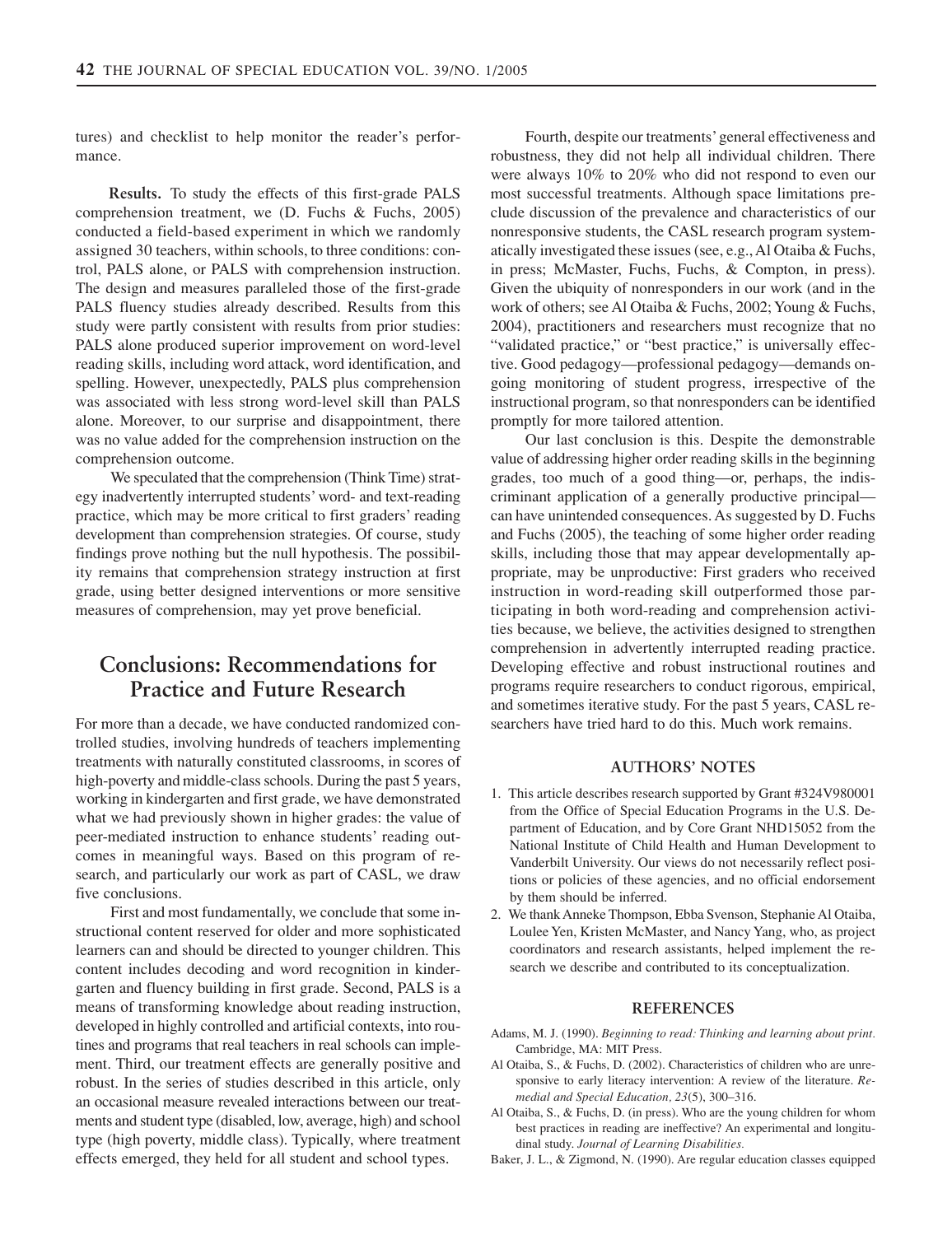to accommodate students with learning disabilities? *Exceptional Children, 56,* 515–526.

- Ball, E. W., & Blachman, B. A. (1991). Does phoneme segmentation training in kindergarten make a difference in early word recognition and developmental spelling? *Reading Research Quarterly, 26,* 49–66.
- Braddock, J., II, Hawley, W., Hunt, T., Oakes, J., Slavin, R., & Wheelock, A. (1992). *Realizing our nation's diversity as an opportunity: Alternatives to sorting America's children.* Nashville, TN: Vanderbilt Institute for Public Policy Studies, Center for Education and Human Development Policy.
- Bradley, A. (1998). Schools getting heat on reading. *Education Week, 17*(23), 1, 16–17.
- Brennan, F., & Ireson, J. (1997). Training phonological awareness: A study to evaluate the effects of a program of metalinguistic games in kindergarten. *Reading and Writing: An Interdisciplinary Journal, 9,* 241–263.
- Bryant, P., & Bradley, L. (1985). *Children's reading problems.* Oxford, England: Blackwell.
- Byrne, B., & Fielding-Barnsley, R. F. (1993). Evaluation of a program to teach phonemic awareness to young children: A 1-year follow-up. *Journal of Educational Psychology, 85,* 104–111.
- Carnine, D., Silbert, J., & Kameenui, E. J. (1990). *Direct instruction reading* (2nd ed.). Columbus, OH: Merrill.
- Content, A., Kolinsky, R., Morais, J., & Bertelson, P. (1986). Phonetic segmentation in prereaders: Effect of corrective information. *Journal of Experimental Child Psychology, 42,* 49–72.
- Cunningham, A. E. (1990). Explicit versus implicit instruction in phonemic awareness. *Journal of Experimental Child Psychology, 50,* 429–444.
- Denton, C. A., Vaughn, S., & Fletcher, J. M. (2003). Bringing research-based practice in reading intervention to scale. *Learning Disabilities Research & Practice, 18,* 201–211.
- Elkonin, D. B. (1973). USSR. In J. Downing (Ed.), *Comparative reading: Cross-national studies of behavior and processes in reading and writing* (pp. 551–579). New York: Macmillan.
- Fox, B., & Routh, D. K. (1984). Phonemic analysis and synthesis as word attack skills: Revisited. *Journal of Educational Psychology, 76,* 1059– 1064.
- Fuchs, D., & Fuchs, L. S. (1994). Inclusive schools movement and the radicalization of special education reform. *Exceptional Children, 60,* 294–309.
- Fuchs, D., & Fuchs, L. S. (1998). Researchers and teachers working together to adapt instruction for diverse learners. *Learning Disabilities Research and Practice, 13,* 126–137.
- Fuchs, D., & Fuchs, L. S. (2005). Using peer mediation to strengthen reading comprehension in the elementary grades. In D. McNamara (Ed.), *Reading comprehension strategies: Theory, interventions, and technologies.* Unpublished manuscript.
- Fuchs, D., Fuchs, L. S., & Burish, P. (2000). Peer-assisted learning strategies: An evidence-based practice to promote reading achievement. *Learning Disabilities Research and Practice, 15*(2), 85–91.
- Fuchs, D., Fuchs, L. S., Mathes, P. G., & Simmons, D. C. (1997). Peer-assisted learning strategies: Making classrooms more responsive to diversity. *American Educational Research Journal, 34,* 174–206.
- Fuchs, D., Fuchs, L., McMaster, K., Thompson, A., Yen, L., & Yang, N. (2005). *Peer-mediated approach to fluency building and reading comprehension*. Unpublished manuscript.
- Fuchs, D., Fuchs, L. S., Thompson, A., Al Otaiba, S., Yen, L., & Braun, M. (2000). *Peer-assisted learning strategies for kindergarten: A teacher's manual.* Available from www.peerassistedlearningstrategies.net
- Fuchs, D., Fuchs, L. S., Thompson, A., Al Otaiba, S., Yen, L., & Yang, N. J. (2000). *Peer-assisted learning strategies in reading: A teacher manual* (Rev. ed.). Available from Douglas Fuchs, Box 328 Peabody, Vanderbilt University, Nashville, TN 37203 (or http://www.peerassistedlearningstrategies.net)
- Fuchs, D., Fuchs, L. S., Thompson, A., Al Otaiba, S., Yen, L., Yang, N. J., et al. (2001). Is reading important in reading-readiness programs? A randomized field trial with teachers as program implementers. *Journal of Educational Psychology, 93,* 251–267.
- Fuchs, D., Fuchs, L. S., Thompson, A., Al Otaiba, S., Yen, L., Yang, N. J., et al. (2002). Exploring the importance of reading programs for kindergartners with disabilities in mainstream classrooms. *Exceptional Children, 68,* 295–311.
- Fuchs, D., Fuchs, L., Thompson, A., Al Otaiba, S.,Yen, L., & Yang, N. (2005). *Respective contributions of phonological awareness and decoding to reading development in Title I and non–Title I schools.* Unpublished manuscript.
- Fuchs, L. S., & Fuchs, D. (2000). Building student capacity to work productively during peer-assisted reading activities. In B. Taylor, M. Graves, & P. van den Broek (Eds.), *Reading for meaning: Fostering comprehension in the middle grades* (pp. 95–115). New York: Teachers College Press.
- Fuchs, L. S., & Fuchs, D. (2003). Can diagnostic reading assessment enhance general educators' instructional differentiation and student learning? In B. R. Foorman (Ed.), *Preventing and remediating reading difficulties: Bringing science to scale* (pp. 325–351). Timonium, MD: York Press.
- Fuchs, L. S., Fuchs, D., Phillips, N. B., & Simmons, D. (1993). Contextual variables affecting instructional adaptation. *School Psychology Review, 22,* 725–742.
- Fuchs, L. S., Fuchs, D., Prentice, K., Burch, M., Hamlett, C. L., Owen, R., et al. (2003). Explicitly teaching for transfer: Effects on third-grade students' mathematical problem solving. *Journal of Educational Psychology, 95,* 293–304.
- Gersten, R., Vaughn, S., Deshler, D., & Schiller, E. (1995). *What we know (and still don't know) about utilizing research findings to improve practice: Implications for special education.* Unpublished manuscript.
- Graham, S., & Harris, K.R. (1997). Self-regulation and writing: Where do we go from here? *Contemporary Educational Psychology, 22,* 102–114.
- Greenwood, C. R., Delquadri, J. C., & Hall, R. V. (1989). Longitudinal effects of classwide peer tutoring. *Journal of Educational Psychology, 81,* 371–383.
- Hatcher, P. J., Hulme, C., & Ellis, A. W. (1994). Ameliorating early reading failure by integrating the teaching of reading and phonological skills: The phonological linkage hypothesis. *Child Development, 65,* 41–57.
- Hodgkinson, H. L. (1995, October). What should we call people? Race, class, and the census for 2000. *Phi Delta Kappan, 77,* 173–179.
- Juel, C. (1988). Learning to read and write: A longitudinal study of 54 children from first through fourth grades. *Journal of Educational Psychology, 80,* 437–447.
- Juel, C. (1996). What makes literacy tutoring effective? *Reading Research Quarterly, 31,* 268–289.
- Juel, C., Griffith, P. L., & Gough, P. B. (1986). Acquisition of literacy: A longitudinal study of children in first and second grade. *Journal of Educational Psychology, 78,* 243–255.
- Kantrowitz, B., & Underwood, A. (1999, November). Dyslexia and the new science of reading. *Newsweek, 133*(21), 72–77.
- Lundberg, I., Frost, J., & Petersen, O. (1988). Effects of an extensive program for stimulating phonological awareness in preschool children. *Reading Research Quarterly, 23,* 263–284.
- Lundberg, I., Olofsson, A., & Wall, S. (1980). Reading and spelling skills in the first school years predicted from phonemic awareness skills in kindergarten. *Scandinavian Journal of Psychology, 21,* 159–173.
- Mathes, P., Howard, J., Allen, S., & Fuchs, D. (1998). Peer-assisted learning strategies for first grade readers: Making early reading instruction more responsive to the needs of diverse learners. *Reading Research Quarterly, 33,* 62–95.
- McIntosh, R., Vaughn, S., Schumm, J. S., Haager, D., & Lee, O. (1993). Observations of students with learning disabilities in general education classrooms. *Exceptional Children, 60,* 249–261.
- McMaster, K. L., Fuchs, D., Fuchs, L. S., & Compton, D. L. (in press). Responding to non-responders: An experimental field trial of identification and intervention methods. *Exceptional Children.*
- O'Connor, R. E., Jenkins, J. R., & Slocum, T. A. (1995). Transfer among phonological tasks in kindergarten: Essential instructional content. *Journal of Educational Psychology, 87,* 202–217.